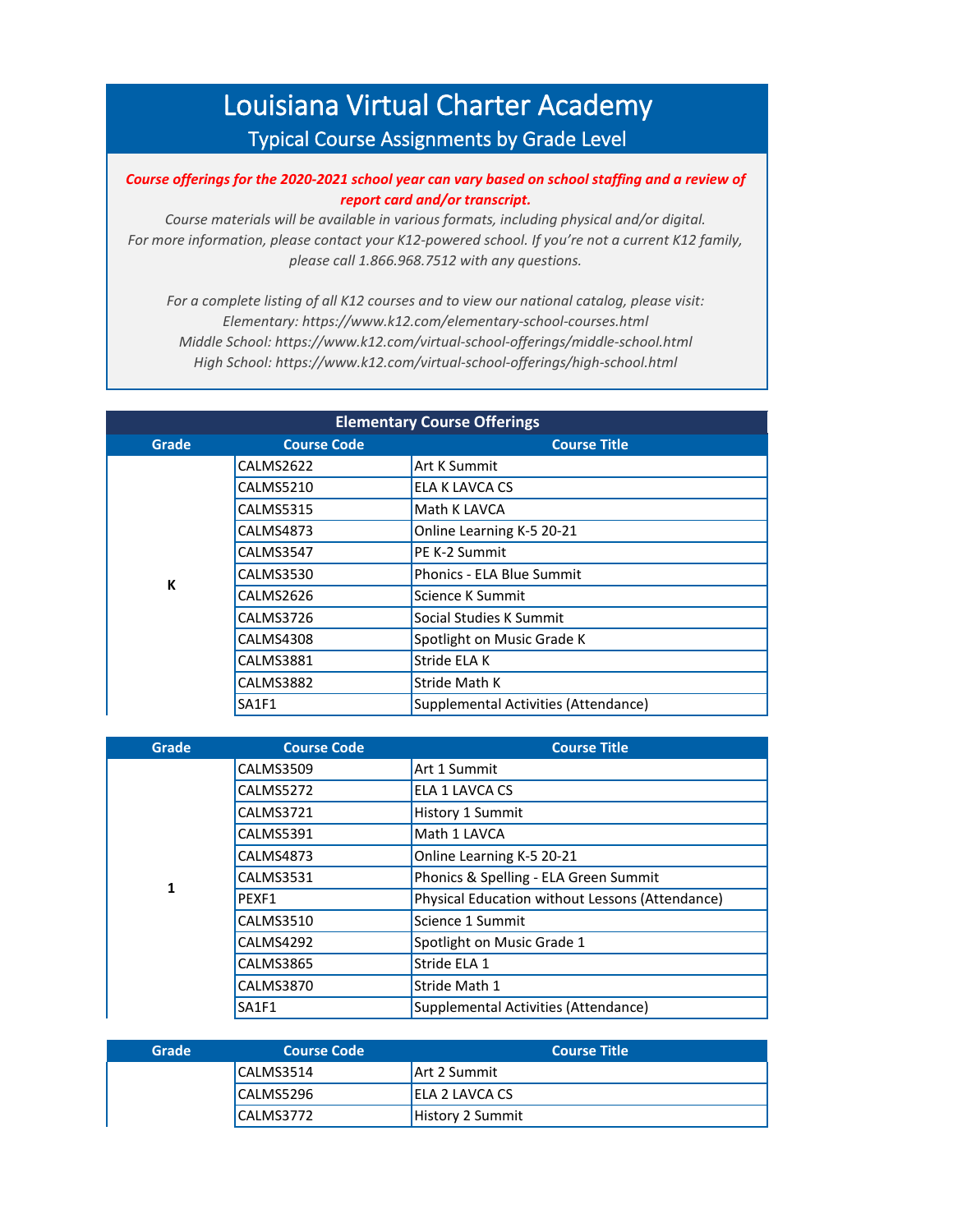|  |   | CALMS5401 | Math 2 LAVCA                                    |
|--|---|-----------|-------------------------------------------------|
|  |   | CALMS4873 | Online Learning K-5 20-21                       |
|  | 2 | PFXF1     | Physical Education without Lessons (Attendance) |
|  |   | CALMS3527 | Science 2 Summit                                |
|  |   | CALMS3494 | Spelling - ELA Orange Summit                    |
|  |   | CALMS4293 | Spotlight on Music Grade 2                      |
|  |   | CALMS3866 | Stride ELA 2                                    |
|  |   | CALMS3871 | Stride Math 2                                   |
|  |   | SA1F1     | Supplemental Activities (Attendance)            |

| Grade | <b>Course Code</b> | <b>Course Title</b>                             |
|-------|--------------------|-------------------------------------------------|
|       | CALMS3526          | Art 3 Summit                                    |
|       | CALMS5297          | ELA 3 LAVCA CS                                  |
|       | CALMS3924          | Louisiana Studies 3 Summit                      |
|       | <b>CALMS5402</b>   | Math 3 LAVCA                                    |
|       | CALMS4873          | Online Learning K-5 20-21                       |
|       | PEXF1              | Physical Education without Lessons (Attendance) |
| 3     | <b>CALMS4203</b>   | Science 3 Summit LA                             |
|       | CALMS3638          | Spelling - ELA Purple Summit                    |
|       | CALMS4295          | Spotlight on Music Grade 3                      |
|       | <b>CALMS3867</b>   | Stride ELA 3                                    |
|       | CALMS3872          | Stride Math 3                                   |
|       | <b>CALMS3877</b>   | Stride Science 3                                |
|       | SA1F1              | Supplemental Activities (Attendance)            |

| Grade | <b>Course Code</b> | <b>Course Title</b>                             |
|-------|--------------------|-------------------------------------------------|
|       | <b>CALMS3533</b>   | Art 4 Summit                                    |
|       | CALMS5298          | ELA 4 LAVCA CS                                  |
|       | CALMS5414          | Math 4 LAVCA                                    |
|       | CALMS4873          | Online Learning K-5 20-21                       |
|       | PEXF1              | Physical Education without Lessons (Attendance) |
|       | CALMS4204          | Science 4 Summit LA                             |
| 4     | <b>CALMS3593</b>   | Spelling - ELA Red Summit                       |
|       | CALMS4298          | Spotlight on Music Grade 4                      |
|       | CALMS3868          | Stride ELA 4                                    |
|       | <b>CALMS3873</b>   | Stride Math 4                                   |
|       | CALMS3878          | Stride Science 4                                |
|       | SA1F1              | Supplemental Activities (Attendance)            |
|       | <b>CALMS3859</b>   | United States Studies 4 Summit LA               |

| <b>Grade</b> | <b>Course Code</b> | <b>Course Title</b>                             |
|--------------|--------------------|-------------------------------------------------|
|              | <b>CALMS3535</b>   | Early American Art Summit                       |
|              | CALMS4199          | Early American History Summit 5 LA              |
|              | CALMS5299          | ELA 5 LAVCA CS                                  |
|              | <b>CALMS5415</b>   | Math 5 LAVCA                                    |
|              | CALMS4873          | Online Learning K-5 20-21                       |
|              | PEXF1              | Physical Education without Lessons (Attendance) |
| 5            | <b>CALMS4205</b>   | Science 5 Summit LA                             |
|              | <b>CALMS3580</b>   | Spelling - ELA Yellow Summit                    |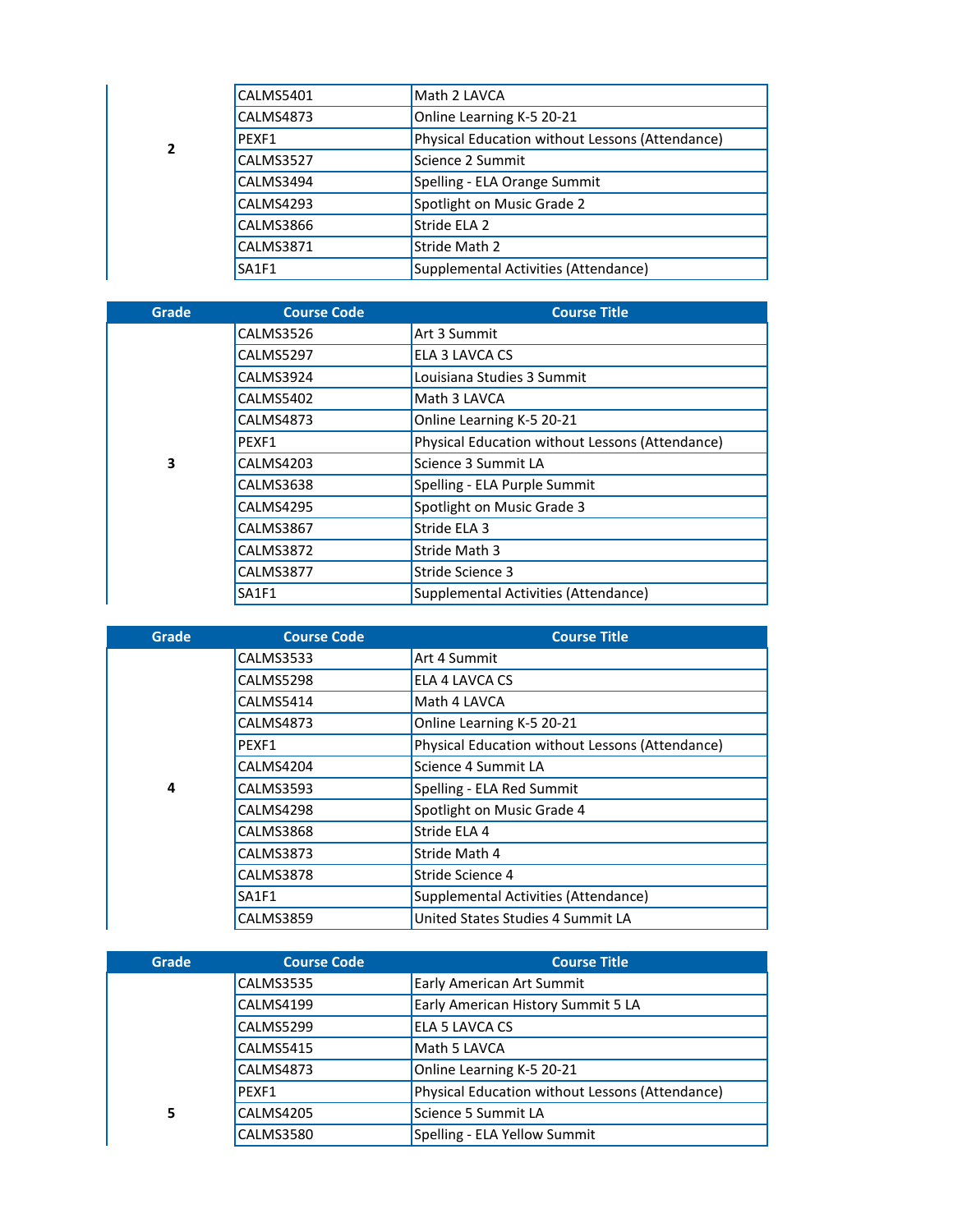| CALMS4302 | Spotlight on Music Grade 5           |
|-----------|--------------------------------------|
| CALMS3869 | Stride ELA 5                         |
| CALMS3874 | <b>Stride Math 5</b>                 |
| CALMS3879 | Stride Science 5                     |
| SA1F1     | Supplemental Activities (Attendance) |

|              | CALMS4302          | Spotlight on Music Grade 5                      |
|--------------|--------------------|-------------------------------------------------|
|              | <b>CALMS3869</b>   | Stride ELA 5                                    |
|              | <b>CALMS3874</b>   | Stride Math 5                                   |
|              | <b>CALMS3879</b>   | Stride Science 5                                |
|              | <b>SA1F1</b>       | Supplemental Activities (Attendance)            |
|              |                    |                                                 |
| <b>Grade</b> | <b>Course Code</b> | <b>Course Title</b>                             |
|              | D-ART-07AV1-K      | <b>ART07A Summit Intermediate World Art I</b>   |
|              | D-ART-07BV1-K      | <b>ART07B Summit Intermediate World Art I</b>   |
|              | D-CS-Keyboarding   | CS Keyboarding                                  |
|              | D-ENG-06AE1LA-PSO  | ENG06A English 6 LA                             |
|              | D-ENG-06BE1LA-PSO  | ENG06B English 6 LA                             |
|              | D-HST-06AV1LA-K    | HST06A Summit World History I LA                |
|              | D-HST-06BV1LA-K    | HST06B Summit World History I LA                |
| 6            | D-MTH-06AV2LA-K    | MTH06A Summit Math 6 LA                         |
|              | D-MTH-06BV2LA-K    | MTH06B Summit Math 6 LA                         |
|              | D-MUS-06V1-K       | MUS06 Spotlight On Music                        |
|              | D-ORN-010V4-K      | ORN010 Online Learning: Middle and High School  |
|              |                    |                                                 |
|              | PEXF1              | Physical Education without Lessons (Attendance) |
|              | D-SCI-06AV1LA-K    | SCI06A Summit Integrated Science 1 LA           |
|              | D-SCI-06BV1LA-K    | SCI06B Summit Integrated Science 1 LA           |

| Grade | <b>Course Code</b> | <b>Course Title</b>                             |
|-------|--------------------|-------------------------------------------------|
|       | D-ART-06AV1-K      | ART06A Summit Intermediate American Art II      |
|       | D-ART-06BV1-K      | ART06B Summit Intermediate American Art II      |
|       | D-CS-Keyboarding   | CS Keyboarding                                  |
|       | D-ENG-07AE1LA-PSO  | ENG07A English 7 LA                             |
|       | D-ENG-07BE1LA-PSO  | ENG07B English 7 LA                             |
|       | D-HST-07AV1LA-K    | HST07A Summit American History Before 1877 LA   |
|       | D-HST-07BV1LA-K    | HST07B Summit American History Before 1877 LA   |
| 7     | D-MTH-07AV2LA-K    | MTH07A Summit Math 7 LA                         |
|       | D-MTH-07BV2LA-K    | MTH07B Summit Math 7 LA                         |
|       | D-MUS-07V1-K       | MUS07 Spotlight On Music                        |
|       | D-ORN-010V4-K      | ORN010 Online Learning: Middle and High School  |
|       | PEXF1              | Physical Education without Lessons (Attendance) |
|       | D-SCI-07AV1LA-K    | SCI07A Summit Integrated Science 2 LA           |
|       | D-SCI-07BV1LA-K    | SCI07B Summit Integrated Science 2 LA           |
|       | <b>SA1F1</b>       | Supplemental Activities (Attendance)            |

| <b>Grade</b> | <b>Course Code</b> | <b>Course Title</b>                             |
|--------------|--------------------|-------------------------------------------------|
|              | AT8LPELA           | 8th Grade LEAP Remediation ELA (Attendance)     |
|              | D-ENG-08AE1LA-PSO  | ENG08A English 8 LA                             |
|              | D-ENG-08BE1LA-PSO  | <b>ENG08B English 8 LA</b>                      |
|              | D-HST-08BV1LA-K    | HST08B Summit Louisiana State History           |
|              | D-MTH-08AV2LA-K    | MTH08A Summit Math 8 LA                         |
| 8            | D-MTH-08BV2LA-K    | <b>MTHO8B Summit Math 8 LA</b>                  |
|              | D-ORN-010V4-K      | ORN010 Online Learning: Middle and High School  |
|              | PEXF1              | Physical Education without Lessons (Attendance) |